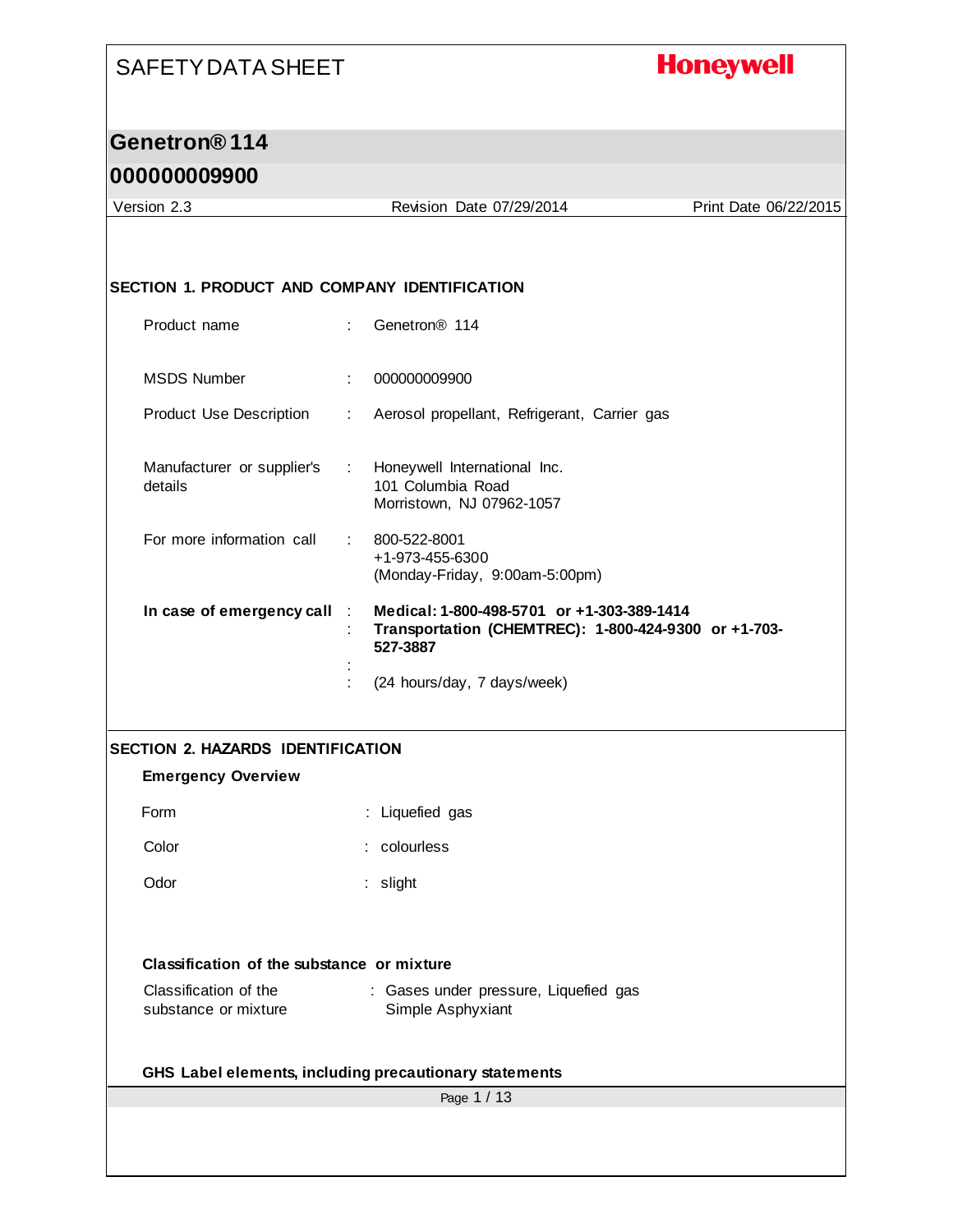# SAFETY DATA SHEET **Honeywell Genetron® 114 000000009900** Version 2.3 Revision Date 07/29/2014 Print Date 06/22/2015 Symbol(s) : Signal word : Warning Hazard statements : Contains gas under pressure; may explode if heated. May displace oxygen and cause rapid suffocation. Precautionary statements : **Prevention:**  Use personal protective equipment as required. **Storage:**  Protect from sunlight. Store in a well-ventilated place.

Hazards not otherwise classified : Excessive exposure may cause central nervous system effects including drowsiness and dizziness. Excessive exposure may also cause cardiac arrhythmia. May cause frostbite. May cause eye and skin irritation.

#### **Carcinogenicity**

No component of this product present at levels greater than or equal to 0.1% is identified as a known or anticipated carcinogen by NTP, IARC, or OSHA.

| <b>SECTION 3. COMPOSITION/INFORMATION ON INGREDIENTS</b> |                      |         |               |  |
|----------------------------------------------------------|----------------------|---------|---------------|--|
| Formula                                                  | : CCIF2CCIF2         |         |               |  |
| Chemical nature                                          | : Substance          |         |               |  |
|                                                          | <b>Chemical Name</b> | CAS-No. | Concentration |  |
| 1,2-Dichloro-1,1,2,2-tetrafluoroethane                   |                      | 76-14-2 | 100.00 %      |  |
|                                                          |                      |         |               |  |
|                                                          |                      |         |               |  |
|                                                          | Page 2 / 13          |         |               |  |
|                                                          |                      |         |               |  |
|                                                          |                      |         |               |  |
|                                                          |                      |         |               |  |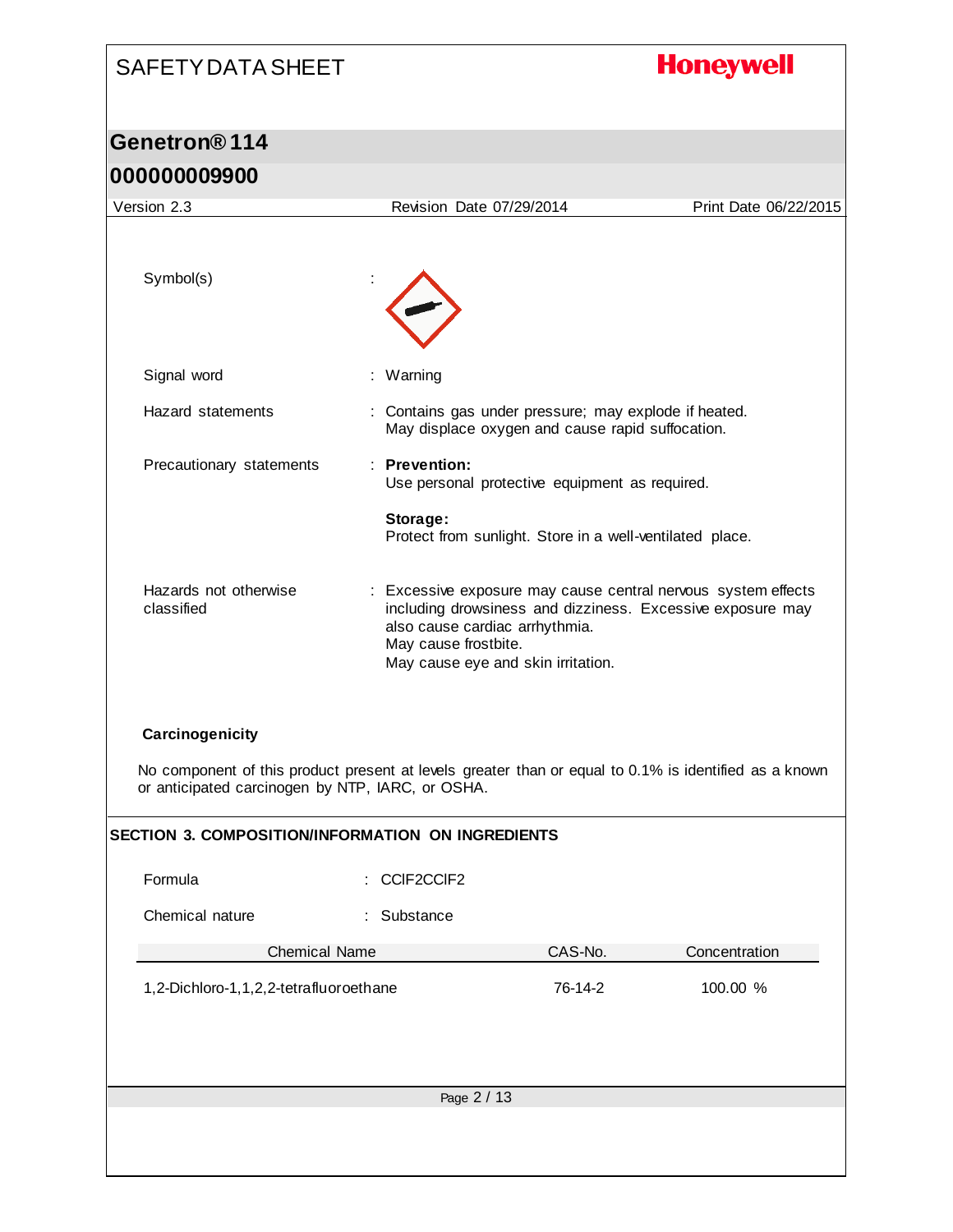#### **Honeywell**

#### **Genetron® 114**

#### **000000009900**

Version 2.3 Revision Date 07/29/2014 Print Date 06/22/2015

### Page 3 / 13 **SECTION 4. FIRST AID MEASURES** Inhalation : Move to fresh air. If breathing is irregular or stopped, administer artificial respiration. If breathing is difficult, give oxygen. Use oxygen as required, provided a qualified operator is present. Call a physician. Do not give drugs from adrenalineephedrine group. Skin contact : After contact with skin, wash immediately with plenty of water. If there is evidence of frostbite, bathe (do not rub) with lukewarm (not hot) water. If water is not available, cover with a clean, soft cloth or similar covering. If symptoms persist, call a physician. Eye contact **Exercise :** Rinse immediately with plenty of water, also under the eyelids, for at least 15 minutes. In case of frostbite water should be lukewarm, not hot. If symptoms persist, call a physician. Ingestion : Unlikely route of exposure. As this product is a gas, refer to the inhalation section. Do not induce vomiting without medical advice. Call a physician immediately. **Notes to physician** Treatment : Because of the possible disturbances of cardiac rhythm, catecholamine drugs, such as epinephrine, should be used with special caution and only in situations of emergency life support. Treatment of overexposure should be directed at the control of symptoms and the clinical conditions. Treat frostbitten areas as needed. **SECTION 5. FIREFIGHTING MEASURES** Suitable extinguishing media : The product is not flammable. ASHRAE 34 Use water spray, alcohol-resistant foam, dry chemical or carbon dioxide. Use extinguishing measures that are appropriate to local circumstances and the surrounding environment.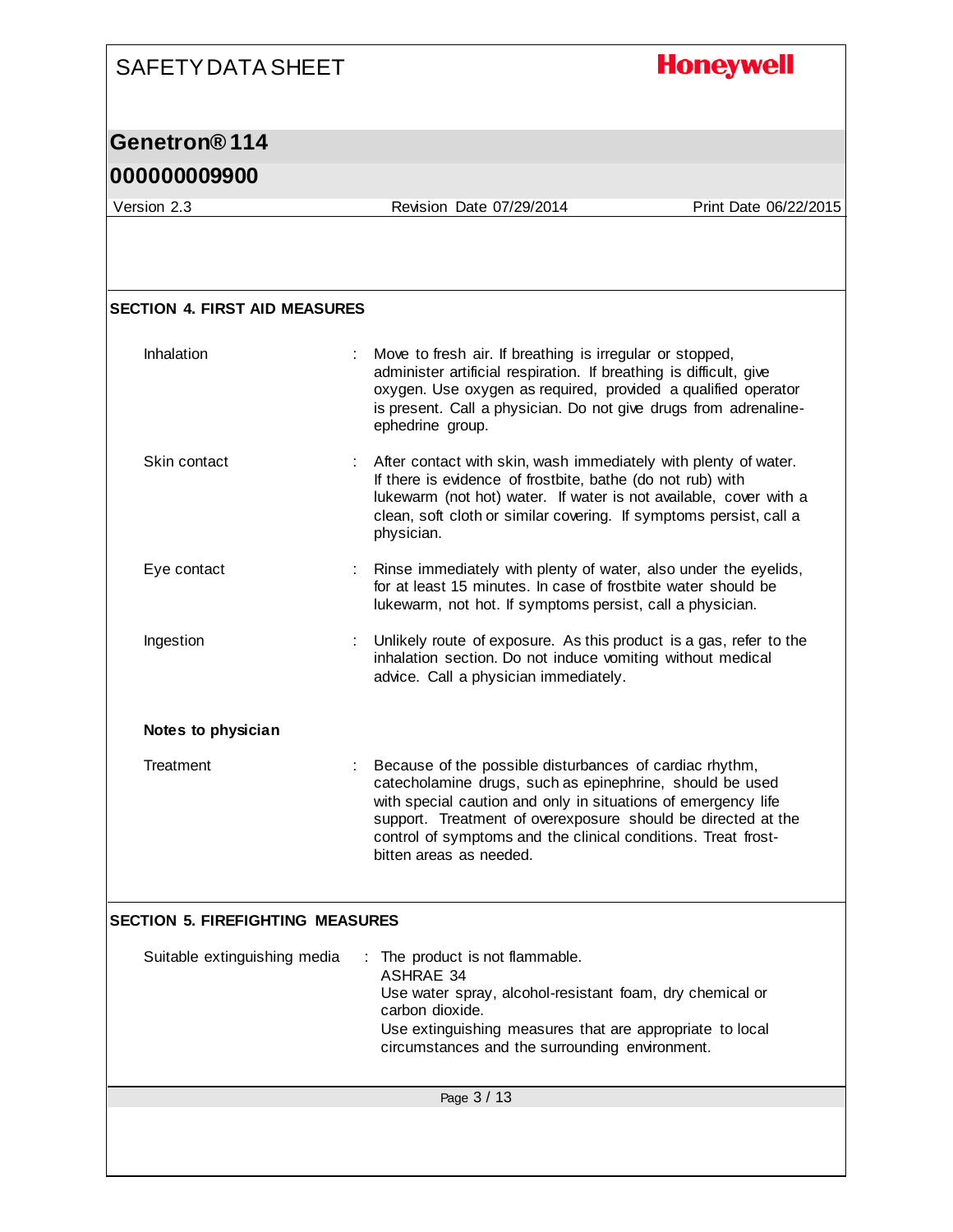# **Honeywell**

## **Genetron® 114**

### **000000009900**

| Version 2.3                                      | Revision Date 07/29/2014                                                                                                                                                                                                                                                                                                                                                                                                                                                                                                                                                                                                                                                                                                                                                            | Print Date 06/22/2015 |
|--------------------------------------------------|-------------------------------------------------------------------------------------------------------------------------------------------------------------------------------------------------------------------------------------------------------------------------------------------------------------------------------------------------------------------------------------------------------------------------------------------------------------------------------------------------------------------------------------------------------------------------------------------------------------------------------------------------------------------------------------------------------------------------------------------------------------------------------------|-----------------------|
|                                                  |                                                                                                                                                                                                                                                                                                                                                                                                                                                                                                                                                                                                                                                                                                                                                                                     |                       |
| Specific hazards during<br>firefighting          | : Contents under pressure.<br>This product is not flammable at ambient temperatures and<br>atmospheric pressure.<br>However, this material can ignite when mixed with air under<br>pressure and exposed to strong ignition sources.<br>Container may rupture on heating.<br>Cool closed containers exposed to fire with water spray.<br>Do not allow run-off from fire fighting to enter drains or water<br>courses.<br>Vapours are heavier than air and can cause suffocation by<br>reducing oxygen available for breathing.<br>Rapid evapouration of the liquid may cause frostbite.<br>In case of fire hazardous decomposition products may be<br>produced such as:<br>Carbon monoxide<br>Carbon dioxide (CO2)<br>Carbonyl halides<br>Hydrogen fluoride<br>Hydrogen chloride gas |                       |
| Special protective equipment<br>for firefighters | : In the event of fire and/or explosion do not breathe fumes.<br>Wear self-contained breathing apparatus and protective suit.<br>No unprotected exposed skin areas.                                                                                                                                                                                                                                                                                                                                                                                                                                                                                                                                                                                                                 |                       |
|                                                  |                                                                                                                                                                                                                                                                                                                                                                                                                                                                                                                                                                                                                                                                                                                                                                                     |                       |
| SECTION 6. ACCIDENTAL RELEASE MEASURES           |                                                                                                                                                                                                                                                                                                                                                                                                                                                                                                                                                                                                                                                                                                                                                                                     |                       |
| Personal precautions                             | Immediately evacuate personnel to safe areas.<br>Keep people away from and upwind of spill/leak.<br>Wear personal protective equipment. Unprotected persons<br>must be kept away.<br>Remove all sources of ignition.<br>Avoid skin contact with leaking liquid (danger of frostbite).<br>Ventilate the area.<br>After release, disperses into the air.<br>Vapours are heavier than air and can cause suffocation by<br>reducing oxygen available for breathing.<br>Unprotected personnel should not return until air has been<br>tested and determined safe.<br>Ensure that the oxygen content is $>= 19.5\%$ .                                                                                                                                                                     |                       |
| Environmental precautions                        | Prevent further leakage or spillage if safe to do so.                                                                                                                                                                                                                                                                                                                                                                                                                                                                                                                                                                                                                                                                                                                               |                       |
|                                                  | Page 4 / 13                                                                                                                                                                                                                                                                                                                                                                                                                                                                                                                                                                                                                                                                                                                                                                         |                       |
|                                                  |                                                                                                                                                                                                                                                                                                                                                                                                                                                                                                                                                                                                                                                                                                                                                                                     |                       |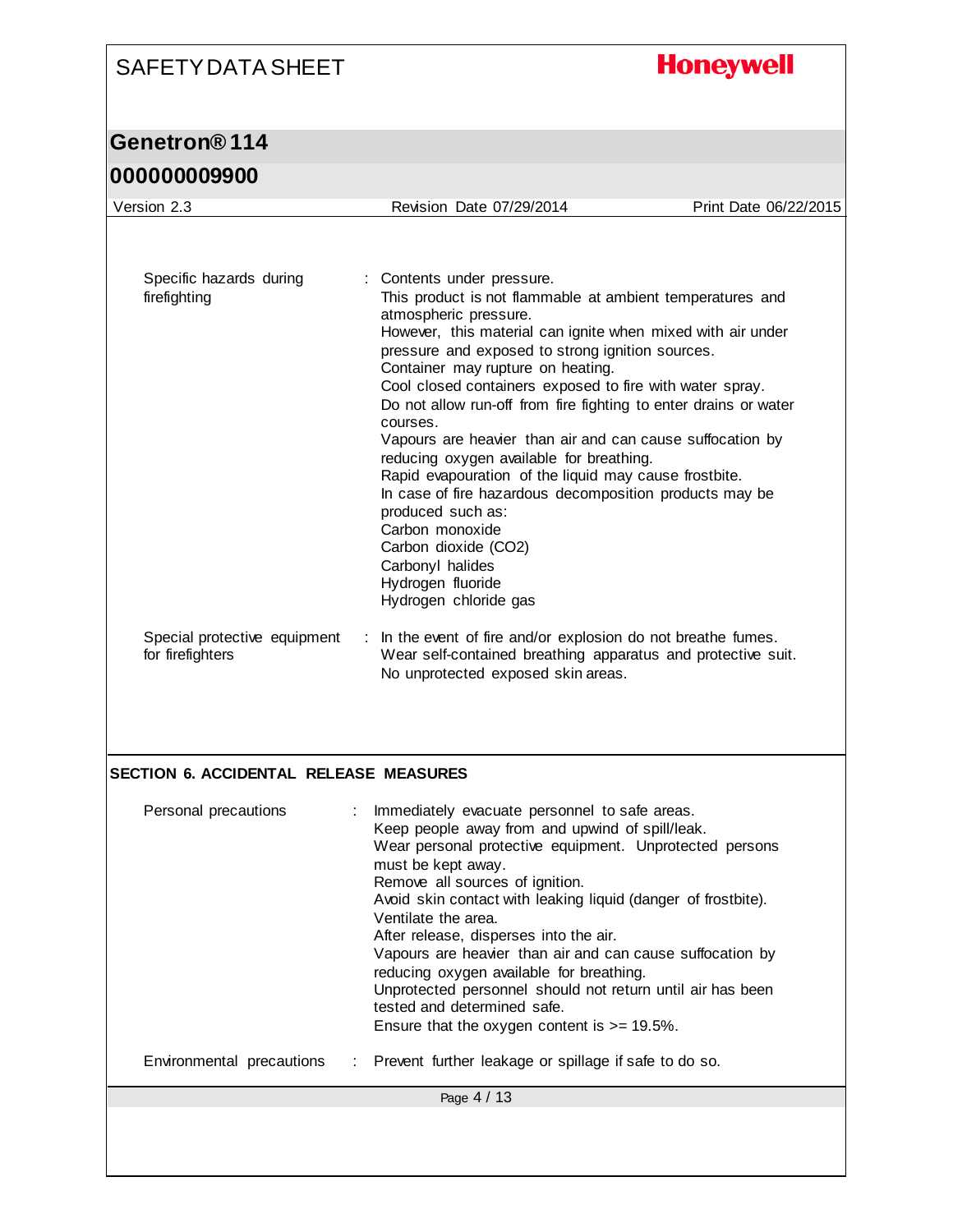# **Honeywell**

#### **Genetron® 114 000000009900**

| Version 2.3                                                        | Revision Date 07/29/2014                                                                                                                                                                                                                                                                                                                                                                                                                                                                                                                                                                                                                                                                                                                                              | Print Date 06/22/2015 |
|--------------------------------------------------------------------|-----------------------------------------------------------------------------------------------------------------------------------------------------------------------------------------------------------------------------------------------------------------------------------------------------------------------------------------------------------------------------------------------------------------------------------------------------------------------------------------------------------------------------------------------------------------------------------------------------------------------------------------------------------------------------------------------------------------------------------------------------------------------|-----------------------|
|                                                                    |                                                                                                                                                                                                                                                                                                                                                                                                                                                                                                                                                                                                                                                                                                                                                                       |                       |
|                                                                    | The product evapourates readily.                                                                                                                                                                                                                                                                                                                                                                                                                                                                                                                                                                                                                                                                                                                                      |                       |
| Methods for cleaning up                                            | $\therefore$ Ventilate the area.                                                                                                                                                                                                                                                                                                                                                                                                                                                                                                                                                                                                                                                                                                                                      |                       |
| <b>SECTION 7. HANDLING AND STORAGE</b>                             |                                                                                                                                                                                                                                                                                                                                                                                                                                                                                                                                                                                                                                                                                                                                                                       |                       |
| <b>Handling</b>                                                    |                                                                                                                                                                                                                                                                                                                                                                                                                                                                                                                                                                                                                                                                                                                                                                       |                       |
| Handling                                                           | : Handle with care.<br>Avoid inhalation of vapour or mist.<br>Do not get in eyes, on skin, or on clothing.<br>Wear personal protective equipment.<br>Use only in well-ventilated areas.<br>Pressurized container. Protect from sunlight and do not expose<br>to temperatures exceeding 50 °C.<br>Follow all standard safety precautions for handling and use of<br>compressed gas cylinders.<br>Use authorized cylinders only.<br>Protect cylinders from physical damage.<br>Do not puncture or drop cylinders, expose them to open flame<br>or excessive heat.<br>Do not pierce or burn, even after use. Do not spray on a naked<br>flame or any incandescent material.<br>Do not remove screw cap until immediately ready for use.<br>Always replace cap after use. |                       |
| Advice on protection<br>against fire and explosion                 | The product is not flammable.<br>Can form a combustible mixture with air at pressures above<br>atmospheric pressure.                                                                                                                                                                                                                                                                                                                                                                                                                                                                                                                                                                                                                                                  |                       |
|                                                                    |                                                                                                                                                                                                                                                                                                                                                                                                                                                                                                                                                                                                                                                                                                                                                                       |                       |
| <b>Storage</b><br>Requirements for storage<br>areas and containers | Pressurized container: protect from sunlight and do not expose<br>to temperatures exceeding 50 °C. Do not pierce or burn, even<br>after use.<br>Keep containers tightly closed in a dry, cool and well-ventilated<br>place.<br>Storage rooms must be properly ventilated.<br>Ensure adequate ventilation, especially in confined areas.<br>Protect cylinders from physical damage.<br>Store away from incompatible substances.                                                                                                                                                                                                                                                                                                                                        |                       |
|                                                                    | Page 5 / 13                                                                                                                                                                                                                                                                                                                                                                                                                                                                                                                                                                                                                                                                                                                                                           |                       |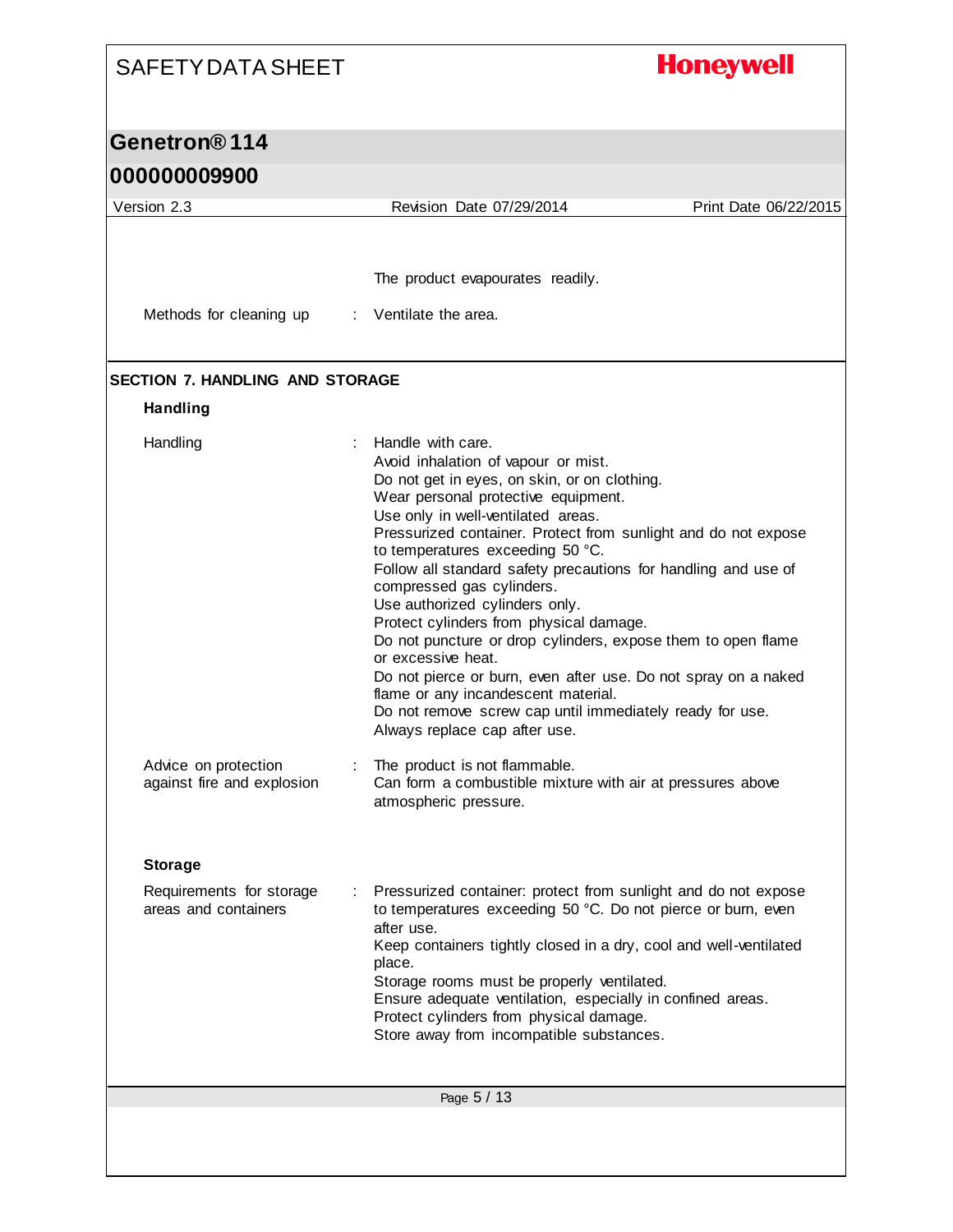#### **Honeywell**

#### **Genetron® 114**

#### **000000009900**

Version 2.3 Revision Date 07/29/2014 Print Date 06/22/2015

#### Page 6 / 13 **SECTION 8. EXPOSURE CONTROLS/PERSONAL PROTECTION** Protective measures : Do not breathe vapour. Avoid contact with skin, eyes and clothing. Ensure that eyewash stations and safety showers are close to the workstation location. Engineering measures : General room ventilation is adequate for storage and handling. Perform filling operations only at stations with exhaust ventilation facilities. Eye protection : Wear as appropriate: Safety glasses with side-shields If splashes are likely to occur, wear: Goggles or face shield, giving complete protection to eyes Hand protection : Leather gloves In case of contact through splashing: Protective gloves Neoprene gloves Polyvinyl alcohol or nitrile- butyl-rubber gloves Skin and body protection : Avoid skin contact with leaking liquid (danger of frostbite). Wear cold insulating gloves/ face shield/ eye protection. Respiratory protection : In case of insufficient ventilation wear suitable respiratory equipment. Wear a positive-pressure supplied-air respirator. Vapours are heavier than air and can cause suffocation by reducing oxygen available for breathing. For rescue and maintenance work in storage tanks use selfcontained breathing apparatus. Hygiene measures : Handle in accordance with good industrial hygiene and safety practice. Ensure adequate ventilation, especially in confined areas. Avoid contact with skin, eyes and clothing. Remove and wash contaminated clothing before re-use. Keep working clothes separately. **Exposure Guidelines** Components | CAS-No. | Value | Control parameters Upda te **Basis**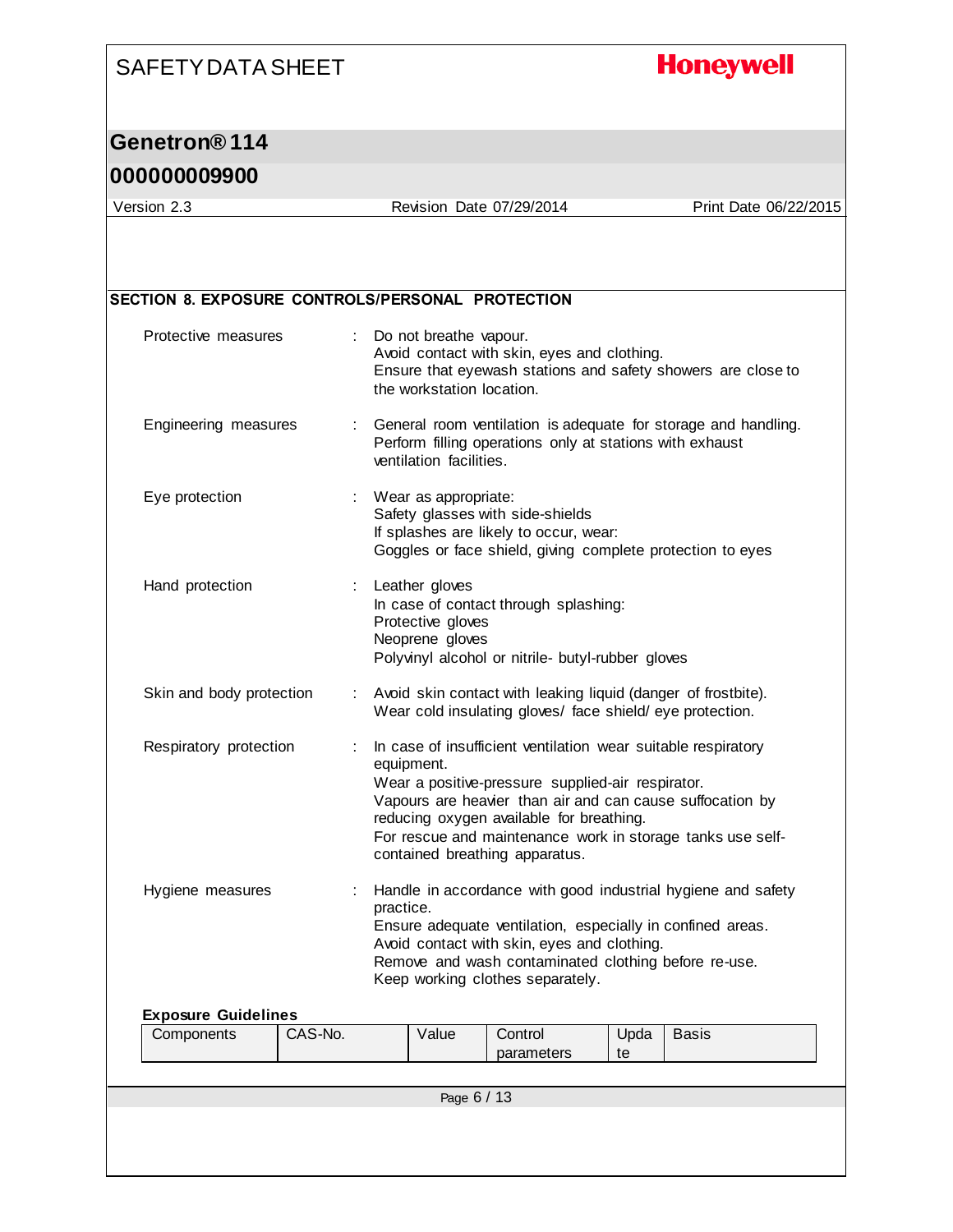## **Honeywell**

### **Genetron® 114**

### **000000009900**

Version 2.3 Revision Date 07/29/2014 Print Date 06/22/2015

| 1,2-Dichloro-<br>$1, 1, 2, 2-$<br>tetrafluoroethane           | 76-14-2               | TWA:<br>time<br>weighted<br>average                           | $(1,000$ ppm $)$                | 2008       | ACGIH:US. ACGIH<br>Threshold Limit<br>Values                                             |
|---------------------------------------------------------------|-----------------------|---------------------------------------------------------------|---------------------------------|------------|------------------------------------------------------------------------------------------|
| 1,2-Dichloro-<br>$1, 1, 2, 2-$<br>tetrafluoroethane           | 76-14-2               | REL:<br><b>Recomm</b><br>ended<br>exposure<br>limit<br>(REL): | 7,000 mg/m3<br>$(1,000$ ppm)    | 2005       | NIOSH/GUIDE:US.<br>NIOSH: Pocket<br>Guide to Chemical<br>Hazards                         |
| 1,2-Dichloro-<br>$1, 1, 2, 2-$<br>tetrafluoroethane           | 76-14-2               | PEL:<br>Permissi<br>ble<br>exposure<br>limit                  | 7,000 mg/m3<br>$(1,000$ ppm $)$ | 02<br>2006 | OSHA_TRANS:US.<br>OSHA Table Z-1<br>Limits for Air<br>Contaminants (29<br>CFR 1910.1000) |
| 1,2-Dichloro-<br>$1, 1, 2, 2-$<br>tetrafluoroethane           | 76-14-2               | TWA:<br>time<br>weighted<br>average                           | 7,000 mg/m3<br>$(1,000$ ppm $)$ | 1989       | Z1A:US. OSHA<br>Table Z-1-A (29<br>CFR 1910.1000)                                        |
|                                                               |                       |                                                               |                                 |            |                                                                                          |
| SECTION 9. PHYSICAL AND CHEMICAL PROPERTIES<br>Physical state |                       | Liquefied gas                                                 |                                 |            |                                                                                          |
| Color                                                         |                       | colourless                                                    |                                 |            |                                                                                          |
| Odor                                                          | slight                |                                                               |                                 |            |                                                                                          |
| pH                                                            |                       | Note: neutral                                                 |                                 |            |                                                                                          |
| Melting point/freezing point                                  | $\mathbb{Z}^{\times}$ | $-94 °C$                                                      |                                 |            |                                                                                          |
| Boiling point/boiling range                                   | 4 °C                  |                                                               |                                 |            |                                                                                          |
| Flash point                                                   |                       | Note: not applicable                                          |                                 |            |                                                                                          |
|                                                               |                       |                                                               |                                 |            |                                                                                          |
|                                                               |                       | Page 7 / 13                                                   |                                 |            |                                                                                          |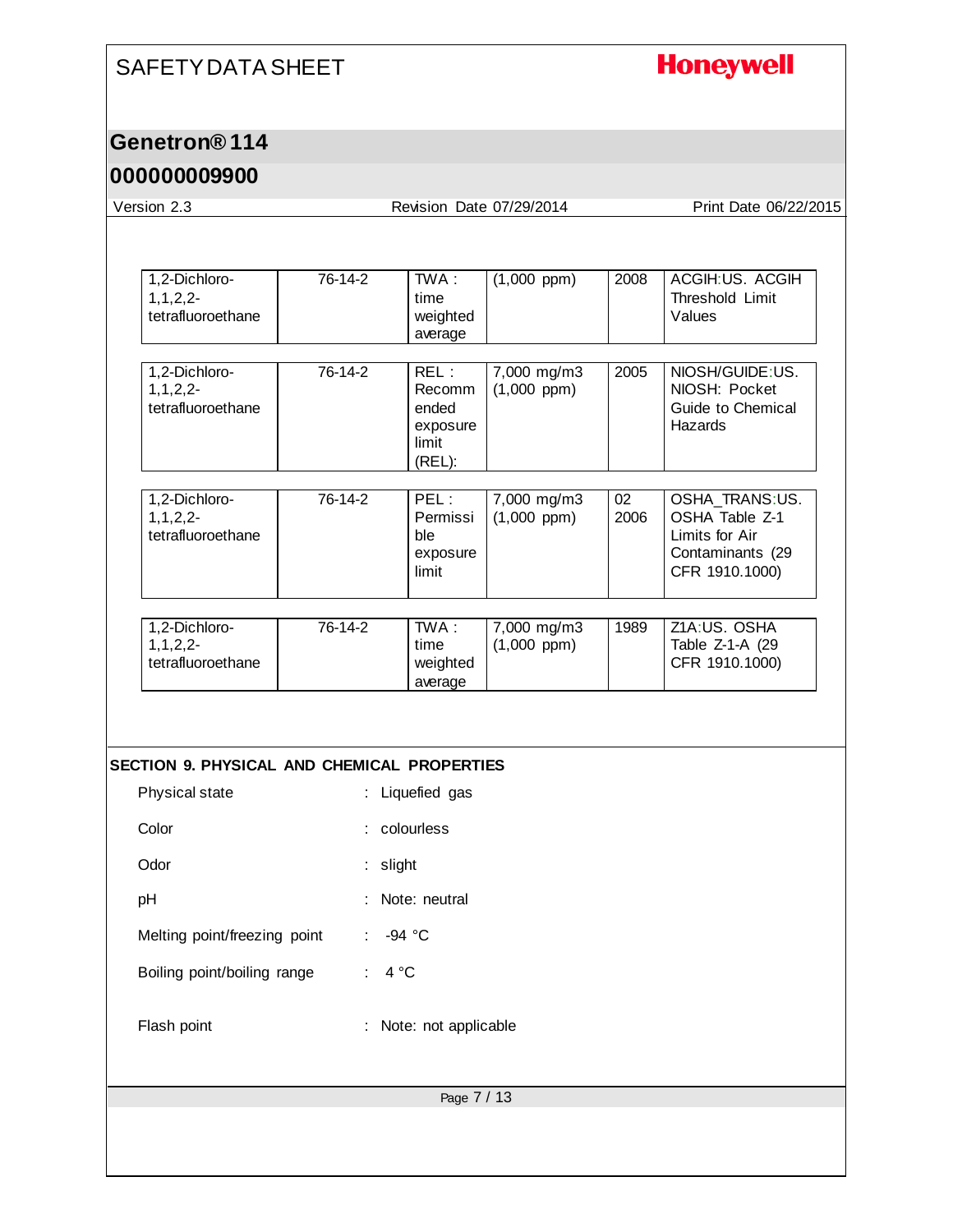# **Honeywell**

## **Genetron® 114**

## **000000009900**

| Version 2.3                                       | Revision Date 07/29/2014                                                                                    | Print Date 06/22/2015 |
|---------------------------------------------------|-------------------------------------------------------------------------------------------------------------|-----------------------|
| Evaporation rate                                  | $\therefore$ < 1<br>Method: Compared to Ether (anhydrous).<br>$\therefore$ > 1<br>Method: Compared to CCI4. |                       |
| Vapor pressure<br>Vapor density                   | : 1.9 kPa<br>at 20 °C(68 °F)<br>6 Note: $(Air = 1.0)$<br>÷                                                  |                       |
| Density                                           | 1.5 g/cm3 at 21.1 °C<br>÷.                                                                                  |                       |
| Water solubility                                  | $: 0.13$ g/l                                                                                                |                       |
| Solubility in other solvents                      | : Medium: Methanol<br>Note: partly soluble<br>Medium: Diethylether<br>Note: partly soluble                  |                       |
| Partition coefficient: n-<br>octanol/water        | : log Pow: 2.82<br>Note: The product is more soluble in octanol.                                            |                       |
| Ignition temperature<br>Decomposition temperature | : Note: not applicable<br>: > 260 °C                                                                        |                       |
| Molecular weight                                  | : 170.92 g/mol                                                                                              |                       |
|                                                   | Page 8 / 13                                                                                                 |                       |
|                                                   |                                                                                                             |                       |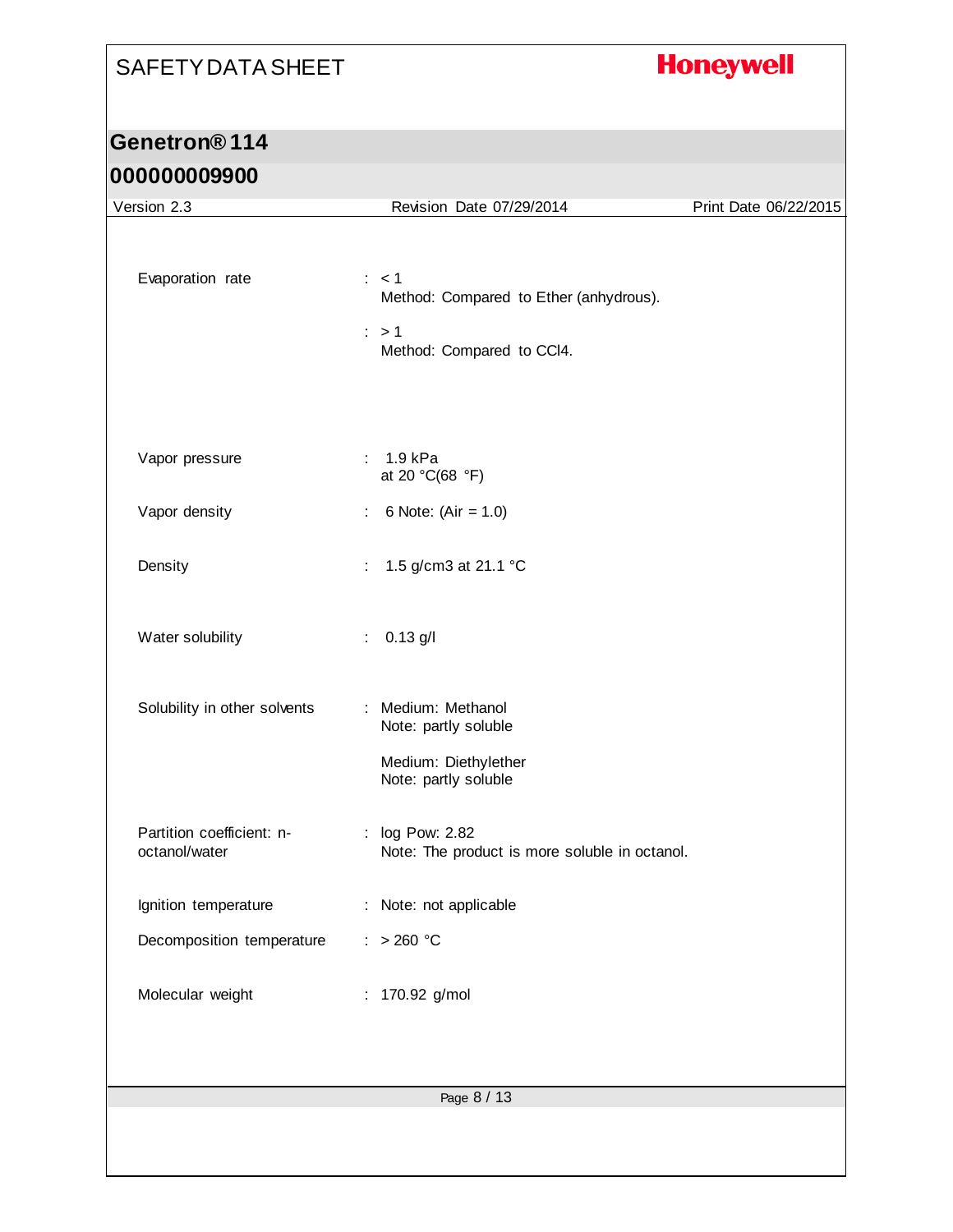# **Honeywell**

## **Genetron® 114**

### **000000009900**

Version 2.3 Revision Date 07/29/2014 Print Date 06/22/2015

#### **SECTION 10. STABILITY AND REACTIVITY**

| Chemical stability                    | : Stable under normal conditions.                                                                                                                                                                                                                                                                                                                                             |
|---------------------------------------|-------------------------------------------------------------------------------------------------------------------------------------------------------------------------------------------------------------------------------------------------------------------------------------------------------------------------------------------------------------------------------|
| Possibility of hazardous<br>reactions | : Hazardous polymerisation does not occur.                                                                                                                                                                                                                                                                                                                                    |
| Conditions to avoid                   | : Pressurized container. Protect from sunlight and do not<br>expose to temperatures exceeding 50 °C.<br>Decomposes under high temperature.<br>Some risk may be expected of corrosive and toxic<br>decomposition products.<br>Can form a combustible mixture with air at pressures above<br>atmospheric pressure.<br>Do not mix with oxygen or air above atmospheric pressure. |
| Incompatible materials to<br>avoid    | : Potassium<br>Calcium<br>Powdered metals<br>Finely divided aluminium<br>Finely divided magnesium<br>Zinc                                                                                                                                                                                                                                                                     |
| Hazardous decomposition<br>products   | In case of fire hazardous decomposition products may be<br>produced such as:<br>Carbon monoxide<br>Carbon dioxide (CO2)<br>Carbonyl halides<br>Hydrogen fluoride<br>Hydrogen chloride gas                                                                                                                                                                                     |
| SECTION 11. TOXICOLOGICAL INFORMATION |                                                                                                                                                                                                                                                                                                                                                                               |
| Acute inhalation toxicity             | : LC50: $> 600000$ ppm<br>Exposure time: 2 h<br>Species: rat                                                                                                                                                                                                                                                                                                                  |
| Sensitisation                         | : Cardiac sensitization<br>Species: dogs<br>Note: 1,2-dichloro-1,1,2,2-tetrafluoroethane (CFC-114):                                                                                                                                                                                                                                                                           |
|                                       | Page 9 / 13                                                                                                                                                                                                                                                                                                                                                                   |
|                                       |                                                                                                                                                                                                                                                                                                                                                                               |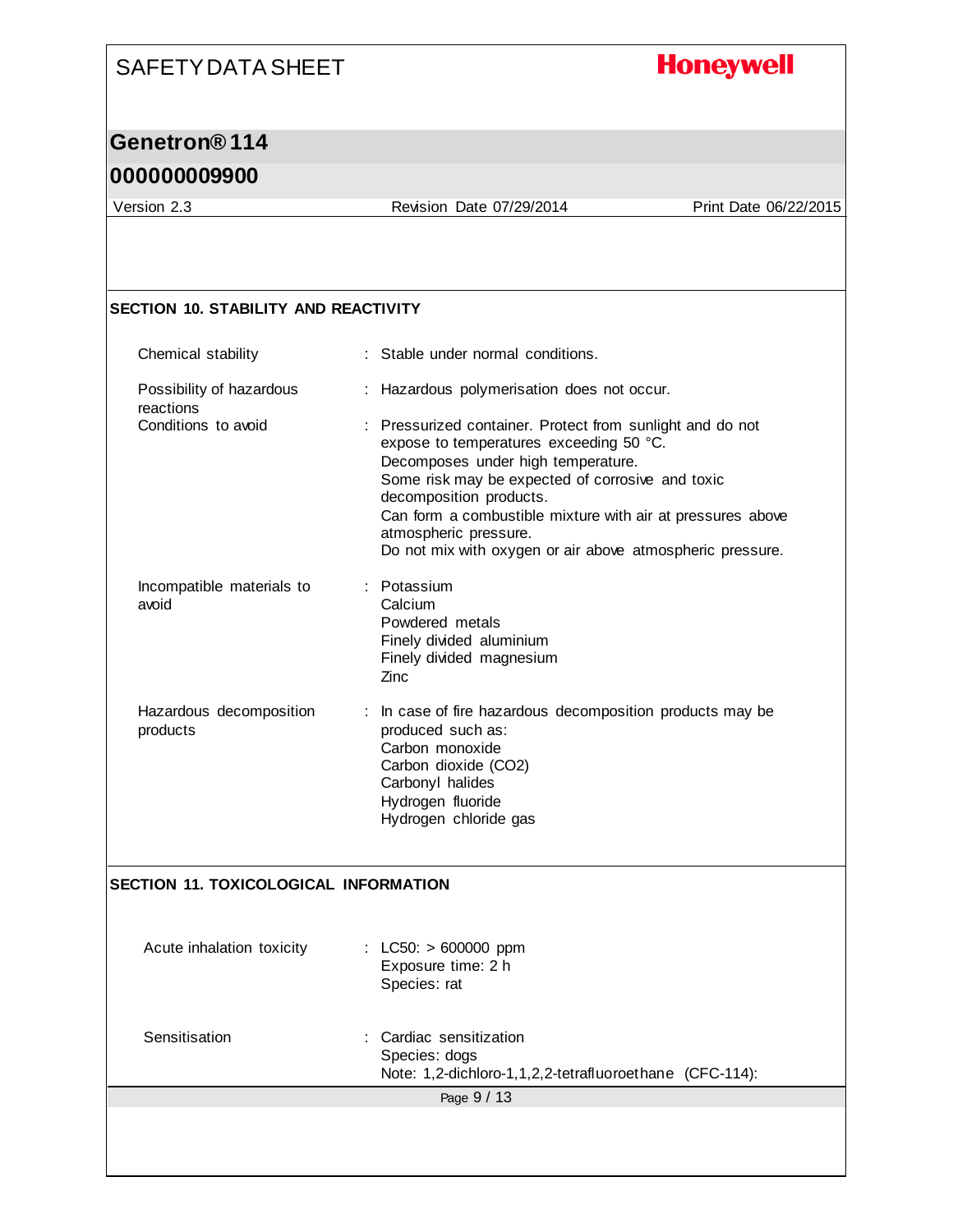# **Honeywell**

#### **Genetron® 114 000000009900**

| <u>UUUUUUUJJUU</u>                         |                                                                                                                                                                                                                                                                                                                                                                                                                                                                                                                                                                                           |                       |
|--------------------------------------------|-------------------------------------------------------------------------------------------------------------------------------------------------------------------------------------------------------------------------------------------------------------------------------------------------------------------------------------------------------------------------------------------------------------------------------------------------------------------------------------------------------------------------------------------------------------------------------------------|-----------------------|
| Version 2.3                                | Revision Date 07/29/2014                                                                                                                                                                                                                                                                                                                                                                                                                                                                                                                                                                  | Print Date 06/22/2015 |
| Repeated dose toxicity                     | Cardiac sensitisation threshold (dog): 45000 ppm.<br>: Species: rat<br>Application Route: Inhalation<br>NOEL: 10000 ppm<br>Note: Subchronic toxicity                                                                                                                                                                                                                                                                                                                                                                                                                                      |                       |
| Further information                        | Note: May cause cardiac arrhythmia. Rapid evapouration of<br>the liquid may cause frostbite.                                                                                                                                                                                                                                                                                                                                                                                                                                                                                              |                       |
| <b>SECTION 12. ECOLOGICAL INFORMATION</b>  |                                                                                                                                                                                                                                                                                                                                                                                                                                                                                                                                                                                           |                       |
| <b>Further information on ecology</b>      |                                                                                                                                                                                                                                                                                                                                                                                                                                                                                                                                                                                           |                       |
| Additional ecological<br>information       | : This product contains greenhouse gases which may<br>contribute to global warming. Do NOT vent to the atmosphere.<br>To comply with provisions of the U.S. Clean Air Act, any<br>residual must be recovered.<br>This product is subject to U.S. Environmental Protection<br>Agency Clean Air Act Regulations at 40 CFR Part 82.<br>Section 611 requires the following label text on all shipments<br>of this product:<br>Warning: Contains Dichlorotetrafluoroethane (CFC-114),<br>a substance which harms public health and environment by<br>destroying ozone in the upper atmosphere. |                       |
| <b>SECTION 13. DISPOSAL CONSIDERATIONS</b> |                                                                                                                                                                                                                                                                                                                                                                                                                                                                                                                                                                                           |                       |
| Disposal methods                           | Observe all Federal, State, and Local Environmental<br>regulations.                                                                                                                                                                                                                                                                                                                                                                                                                                                                                                                       |                       |
| Note                                       | This product is subject to U.S. Environmental Protection<br>Agency Clean Air Act Regulations Section 608 in 40 CFR Part<br>82 regarding refrigerant recycling.                                                                                                                                                                                                                                                                                                                                                                                                                            |                       |
|                                            | Page 10 / 13                                                                                                                                                                                                                                                                                                                                                                                                                                                                                                                                                                              |                       |
|                                            |                                                                                                                                                                                                                                                                                                                                                                                                                                                                                                                                                                                           |                       |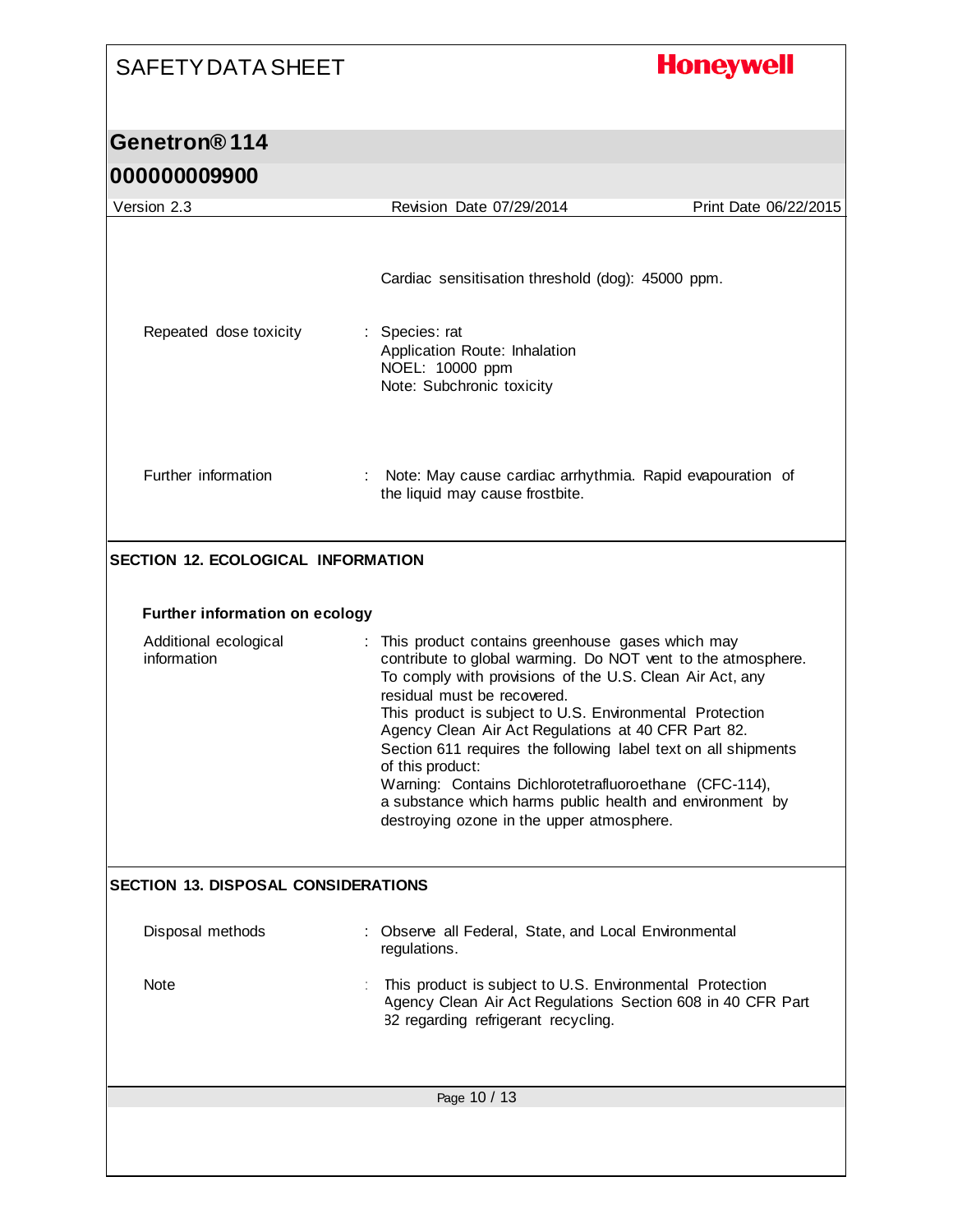# **Honeywell** SAFETY DATA SHEET **Genetron® 114 000000009900** Version 2.3 Revision Date 07/29/2014 Print Date 06/22/2015 **SECTION 14. TRANSPORT INFORMATION DOT** UN/ID No. : UN 1958 Proper shipping name : 1,2-Dichloro-1,1,2,2-tetrafluoroethane

| IATA        | UN/ID No.<br>Description of the goods<br>Class<br>Hazard Labels<br>Packing instruction (cargo<br>aircraft) | : UN 1958<br>$: 1,2$ -Dichloro-1,1,2,2-tetrafluoroethane<br>: 2.2<br>$\therefore$ 2.2<br>: 200                         |
|-------------|------------------------------------------------------------------------------------------------------------|------------------------------------------------------------------------------------------------------------------------|
|             | Packing instruction<br>(passenger aircraft)                                                                | : 200                                                                                                                  |
| <b>IMDG</b> | UN/ID No.<br>Description of the goods<br>Class<br>Hazard Labels<br>EmS Number<br>Marine pollutant          | : UN 1958<br>$: 1,2$ -Dichloro-1,1,2,2-tetrafluoroethane<br>$\therefore$ 2.2<br>$\therefore$ 2.2<br>: F-C, S-V<br>: no |

Class 2.2

Hazard Labels 2.2

Packing group

#### **SECTION 15. REGULATORY INFORMATION**

| <b>Inventories</b> |
|--------------------|
|                    |

| US. Toxic Substances<br>Control Act                                                           | : On TSCA Inventory                                       |
|-----------------------------------------------------------------------------------------------|-----------------------------------------------------------|
| Australia. Industrial<br>Chemical (Notification and<br>Assessment) Act                        | : On the inventory, or in compliance with the inventory   |
| Canada. Canadian<br>Environmental Protection<br>Act (CEPA). Domestic<br>Substances List (DSL) | : All components of this product are on the Canadian DSL. |
| Japan. Kashin-Hou Law                                                                         | : On the inventory, or in compliance with the inventory   |
|                                                                                               | Page 11 / 13                                              |
|                                                                                               |                                                           |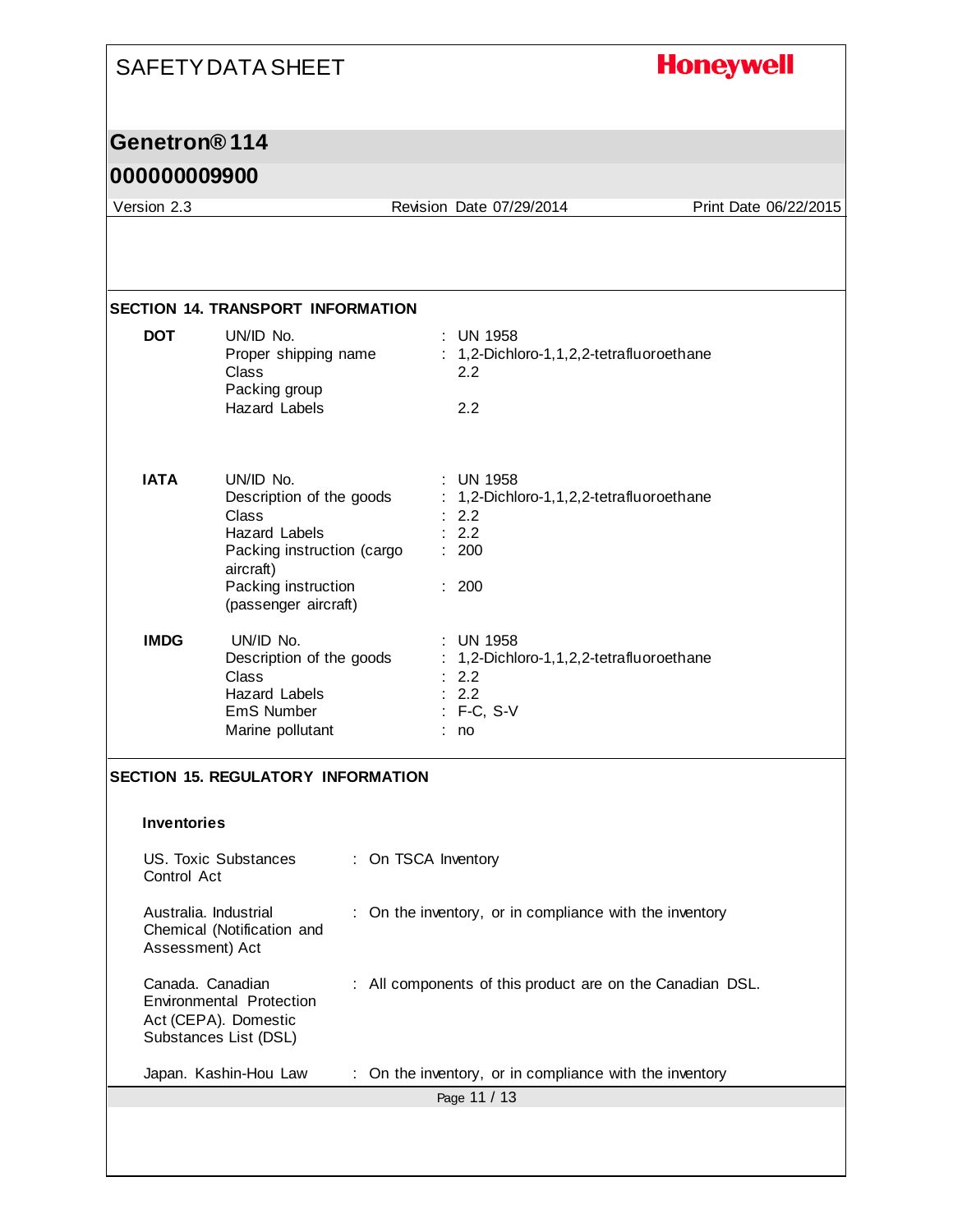# **Honeywell**

## **Genetron® 114 000000009900**

| Version 2.3                                                                            | Revision Date 07/29/2014                                                                                                                                         | Print Date 06/22/2015 |
|----------------------------------------------------------------------------------------|------------------------------------------------------------------------------------------------------------------------------------------------------------------|-----------------------|
|                                                                                        |                                                                                                                                                                  |                       |
|                                                                                        |                                                                                                                                                                  |                       |
| List                                                                                   |                                                                                                                                                                  |                       |
|                                                                                        |                                                                                                                                                                  |                       |
| Korea. Toxic Chemical<br>Control Law (TCCL) List                                       | : On the inventory, or in compliance with the inventory                                                                                                          |                       |
| Philippines. The Toxic<br>Substances and Hazardous<br>and Nuclear Waste Control<br>Act | : On the inventory, or in compliance with the inventory                                                                                                          |                       |
| <b>Chemical Substances</b>                                                             | China. Inventory of Existing : On the inventory, or in compliance with the inventory                                                                             |                       |
| New Zealand. Inventory of<br>Chemicals (NZloC), as<br>published by ERMA New<br>Zealand | : On the inventory, or in compliance with the inventory                                                                                                          |                       |
| National regulatory information                                                        |                                                                                                                                                                  |                       |
| <b>SARA 302 Components</b>                                                             | : SARA 302: No chemicals in this material are subject to the<br>reporting requirements of SARA Title III, Section 302.                                           |                       |
| <b>SARA 313 Components</b>                                                             | : The following components are subject to reporting levels<br>established by SARA Title III, Section 313:<br>: $1, 2$ -Dichloro-1, 1, 2, 2-<br>tetrafluoroethane | 76-14-2               |
| SARA 311/312 Hazards                                                                   | : Acute Health Hazard<br>Sudden Release of Pressure Hazard                                                                                                       |                       |
| California Prop. 65                                                                    | : This product does not contain any chemicals known to State of<br>California to cause cancer, birth defects, or any other<br>reproductive harm.                 |                       |
|                                                                                        |                                                                                                                                                                  |                       |
| <b>Massachusetts RTK</b>                                                               | : $1,2$ -Dichloro-1,1,2,2-<br>tetrafluoroethane                                                                                                                  | 76-14-2               |
|                                                                                        | Page 12 / 13                                                                                                                                                     |                       |
|                                                                                        |                                                                                                                                                                  |                       |